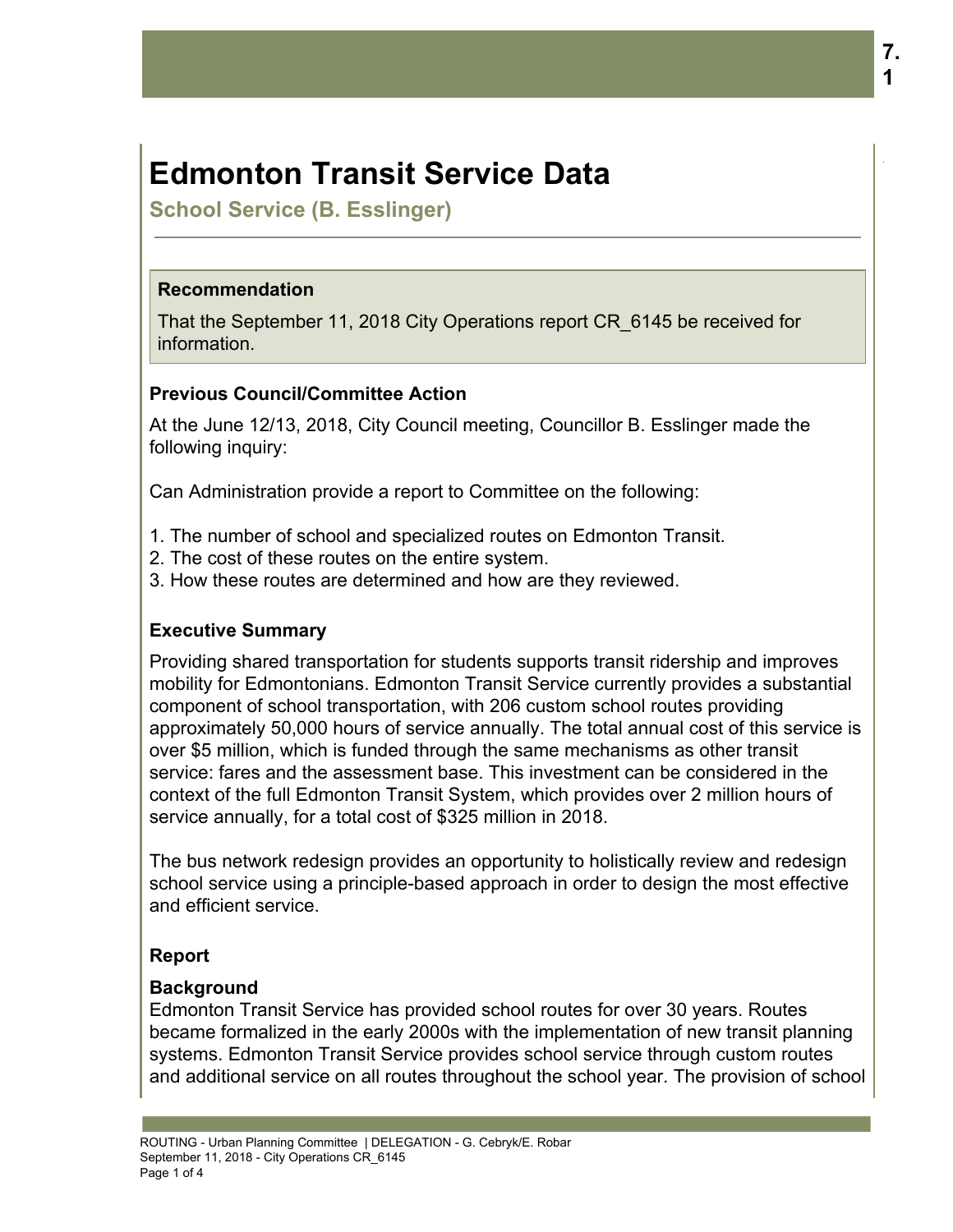transit service has increased significantly over time due to the growing population, fewer schools with a greater population per school, reduction in yellow bus service and the open boundary school system. The school transit service is designed primarily for junior high and high school students, with elementary students having access to yellow school buses provided by School Boards.

#### **Number of school routes**

Edmonton Transit Service currently provides a total of 206 custom school routes as follows:

- 196 custom "school special" routes for junior and senior high schools, generally represented by Routes 600 through 999, with the exception of certain routes such as Route 747. These routes provide 48,248 service hours annually and require 45 buses.
- 10 custom routes serve post-secondary trips, which provide 2,086 service hours annually.

While all of these custom routes can be accessed by all customers, if not for the school demand this specific additional service would not be provided.

In addition to custom routes, Edmonton Transit Service adds seasonal service hours to regular routes beginning in September to accommodate increased demand for post-secondary, junior high and senior high school travel. This additional service is removed in May for post-secondary trips and in July for junior and senior high school trips.

The additional service offered from September to July represents 49,737 service hours annually while the additional service from September to April represents 27,803 service hours annually. While some of the reduction in service during the summer can be attributed to the school break, a significant portion can be attributed to commuters who reduce travel in these months due to vacation and increased use of active transportation.

### **Cost of school service**

The total annual cost of all custom school routes is \$5.1 million, and an additional \$7.9 million is expended on seasonal increases for regular routes, for a total of \$13 million. This represents approximately five percent of the annual operating budget for transit. School transit service is funded through a combination of assessment base and fare revenue. In addition to the operating requirement, the capital requirements for this service include a total of 45 buses.

### **Planning for school service**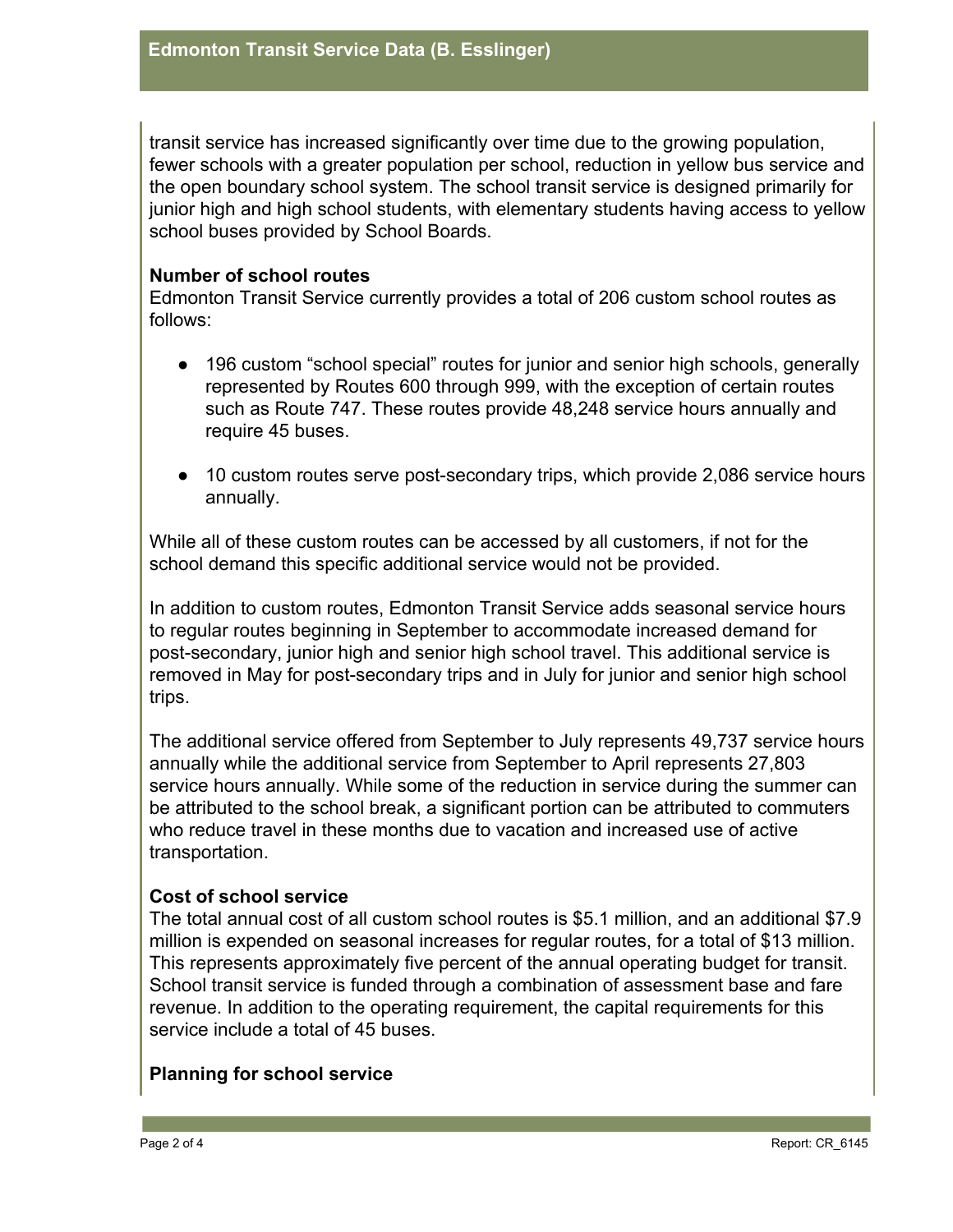Edmonton Transit Service considers developing a new school route when a new school opens or in order to respond to overloaded buses on regular routes located in proximity to a school. When buses are overloaded on an existing route, transit planners evaluate to determine the source of increased demand. If a substantial component of the overload/additional demand is generated by student riders, creation of a new school route is considered. However, new school routes have not been implemented since 2016, as transit service is being assessed and redesigned as part of the Transit Strategy and Network Redesign Projects. Although the current budget cycle did not have provisions for additional or new school services, it is anticipated that the network redesign will generate some efficiencies and identify potential opportunities for new service options..

City Policy C539 Transit Service Standards establishes a route performance standard for school trips, which requires all trips to meet 80 percent of seated capacity, or 30 passengers for an individual trip. When ridership falls below this threshold, the routes are reviewed for potential route change, consolidation or service reduction.

As a result of the open boundary system, there is great variation in the length and amount of service on custom school routes. As illustrated by Route 726 in Attachment 1, in some instances, school routes are quite long in order to connect students residing in one area of the city to a distant high school. This service design was largely based on the principle of providing direct service between neighbourhoods and schools without requiring transfers at transit stations.

The growth of the Light Rail Transit (LRT) network provides opportunities to reassess school routes and, in some cases, allows for savings through the elimination of routes. For example, the opening of Valley Line Southeast will allow for the elimination of most of the school routes serving Wagner High School, as this school will be located in close proximity to a new LRT station.

### **Transit Strategy and Bus Network Redesign**

In planning for school service, Administration considers the broader context of all services Edmonton Transit Service provides, by prioritizing school needs alongside other transit needs.

Following approval of the Transit Strategy in 2017, Administration is currently undertaking a comprehensive bus network redesign grounded in the strategy's guiding principles. As part of the bus network redesign, Administration is developing a new Transit Service Standards Policy for Council's consideration. This policy will outline the performance standards for all transit routes, including school routes, and will indicate how the guiding principles of the Transit Strategy inform prioritization of service.